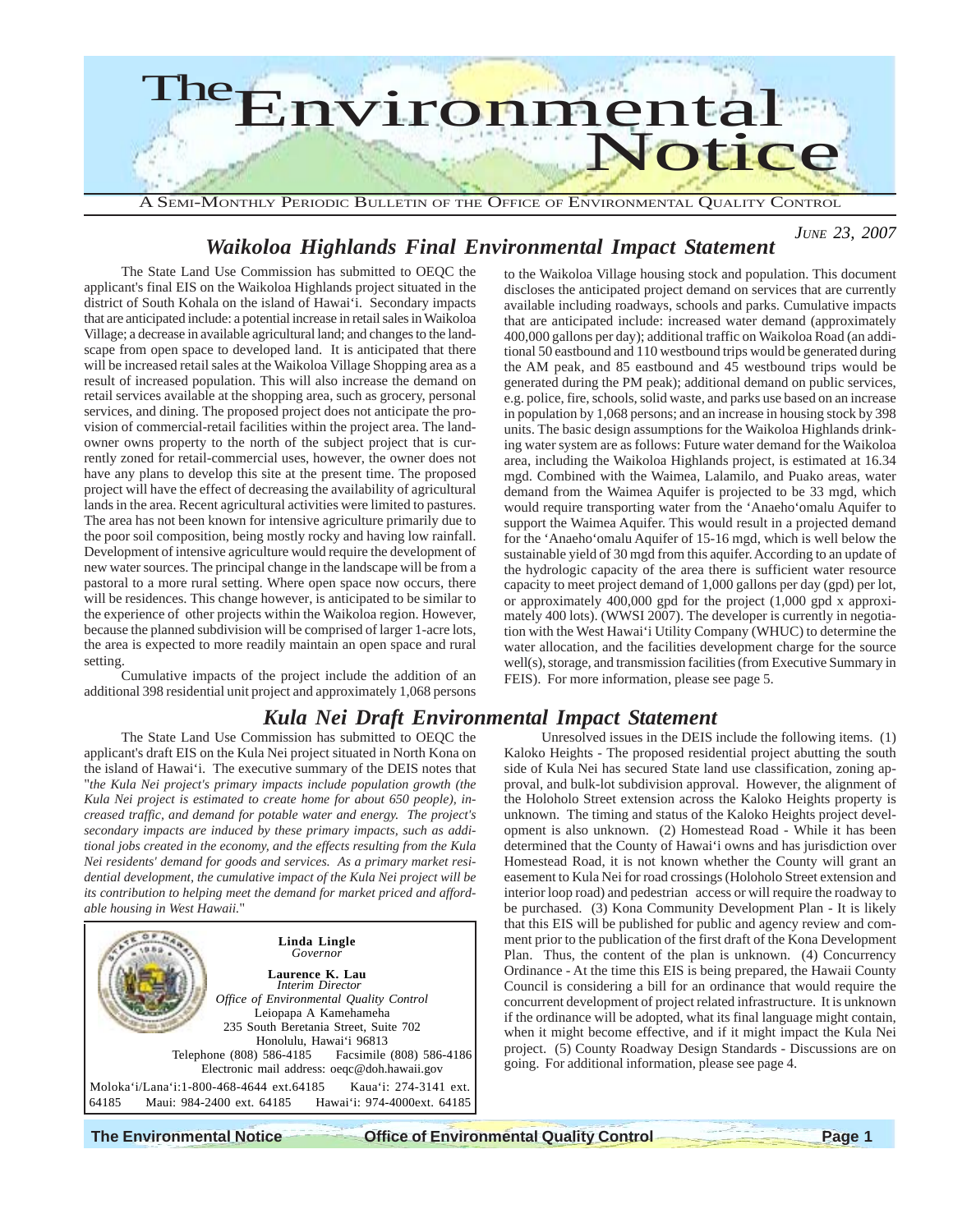## Table of Contents

## **Hawai'i Notices**

| North Kona Protectinve Fencing Project (HRS 343 DEA) 4 |  |
|--------------------------------------------------------|--|
|                                                        |  |
|                                                        |  |

## **Maui Notices**

| Proposed Keawe Street Extension (HRS 343 FEA-FONSI)  6 |  |
|--------------------------------------------------------|--|
|                                                        |  |

## **Coastal Zone News**

Special Management Area (SMA) Minor Permits ...............................

## **Pollution Control Permit Applications**

| NPDES Permit No. HI S000196 (Kona International Airport Parking |  |
|-----------------------------------------------------------------|--|
|                                                                 |  |
|                                                                 |  |

## **Shoreline Notices**

## *Recognitions at the June 13, 2007, Environmental Council Meeting*

At its June 13, 2007 regular meeting the Environmental Council of the Department of Health unanimously approved a resolution thanking



*Genevieve Salmonson* (*left*) for serving two terms under two gubernatorial administrations as Director of Environmental Quality Control. As of May 10, 2007 she has been appointed as the Small<br>Business Environmental Environmental Ombudsman at the Department of Health, Environmental Health<br>Administration. Until the Administration. Governor appoints a new director, *Laurence K. Lau*, Deputy Director for Environmental Health has been appointed Interim Director of Environmental Quality Control.

At its June 13, 2007 regular meeting the Environmental Council of the Department of Health also unanimously approved a resolution thanking



*Michael Faye* (*left*) for serving two terms on the Environmental Council. He has served as elected Chairperson of the Environmental Council three times in eight years. Mr. Faye's administration as Council Chair included the submission of annual reports to the Governor and Legislature concerning the Year of the Forest and population, as well as including more stringent language to exemption lists. His term expires on June 30, 2007. He will be succeeded by *Robert King*, unanimously elected as Chairperson at the June 13, 2007, meeting of the Environmental Council.



## *Meetings of the Environmental Council on July 11, 2007*

The Environmental Council is tentatively scheduled to meet on Wednesday, July 11, 2007, at 2:00 P.M. in the afternoon in Room 204, Leiopapa A Kamehameha, 235 South Beretania Street in Honolulu. The final notice and agenda for this meeting (and any associated meetings of its Standing Committees) will be posted on the State Calendar Meetings Announcements Internet Site at the following Uniform Resource Locator (URL):

#### *http://calendar.ehawaii.gov/calendar/html/event/doh\_eoc/2007/7/21/ ?viewtype=2&currentViewtype=2&viewperiod=3*

The meeting will be chaired by Mr. Robert King (second from left, standing), newly elected Chairperson of the Environmental Council.

*We provide access to our activities without regard to race, color, national origin (including language), age, sex, religion, or disability. Write or call OEQC or our departmental Affirmative Action Officer at Box 3378, Honolulu, HI 96801-3378 or at (808) 586-4616 (voice/tty) within 180 days of a problem. OEQC intends to make the information in this bulletin accessible to everyone. Individuals that require this material in a different format (such as large type or braille), should contact our office for assistance.*

**The Environmental Notice Control Page 2** Office of Environmental Quality Control Page 2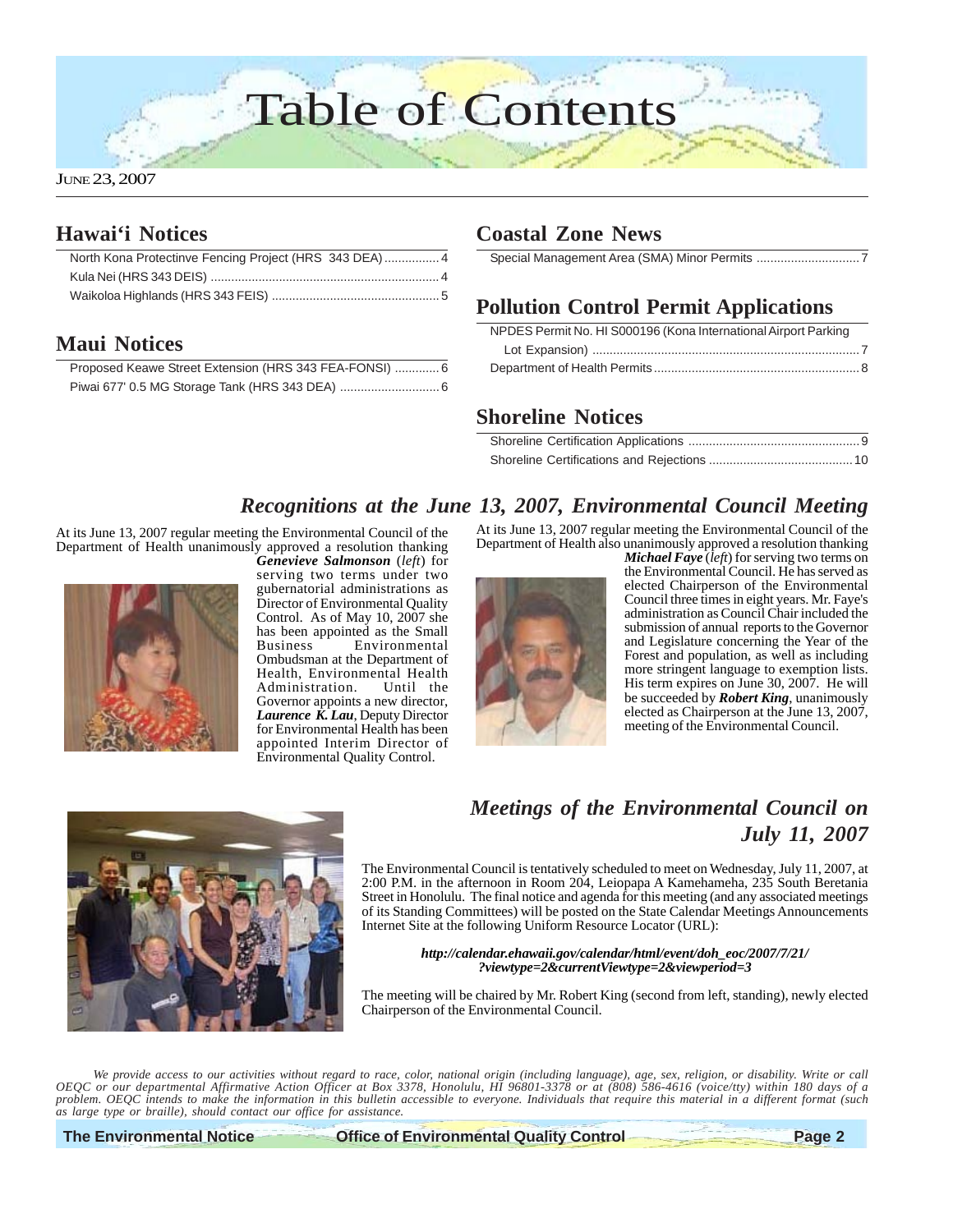

#### **Draft Environmental Assessment**

A project or action that may affect the environment cannot be implemented until an Environmental Assessment (EA) is prepared in accordance with Chapter 343, Hawai'i Revised Statutes (HRS). If the lead State or county agency (the *proposing agency* for agency actions, or the *approving agency* for applicant actions) anticipates that the project will have no significant environmental impact, then affected agencies, individuals, and organizations must be consulted and a Draft EA (DEA) is written and public notice is published in this periodic bulletin (see, section 343-3, HRS) known as the *Environmental Notice*. The public has 30 days to comment on the Draft EA from the date of the first notice.

#### **Final Environmental Assessment and Finding of No Significant Impact**

After the lead agency reviews the public comments, if it determines that the project will have no significant effect on the environment, and then it will prepare a Final EA (FEA) and issue a Finding of No Significant Impact (FONSI) formerly called a *Negative Declaration.* The Final EA must respond to all public comments. An Environmental Impact Statement will not be required and the project may now be implemented. The public has 30 days from the first notice of a FONSI in this periodic bulletin to ask a court to require the preparation of an EIS.

#### **Final Environmental Assessment and Environmental Impact Statement Preparation Notice**

When a lead agency decides that a project may have a significant environmental impact, an Environmental Impact Statement (EIS) must be prepared prior to implementing the project. Like the DEA (see *above*), affected agencies, individuals and organizations must be consulted prior to preparation of the final EA (FEA) and issuance of a determination called an EIS preparation notice (EISPN). (The EA is called *final*, to distinguish it from the draft, above). After the FEA is written by the lead agency, and notice of the FEA and EISPN is published in the this periodic bulletin, any agency, group, or individual has 30 days from the first publication of the EISPN to request to become a consulted party and to make written comments regarding the environmental effects of the proposed action. The public (including an applicant) has 60 days from the first notice of an EISPN in this periodic bulletin to ask a court to not require the preparation of an EIS.

#### **Draft Environmental Impact Statement**

After receiving the comments on the FEA and EISPN (see *above*), the lead agency or private applicant must prepare a Draft Environmental Impact Statement (DEIS) prior to project implementation. This document must completely disclose the likely impacts of a project. Direct, indirect and cumulative impacts must be discussed along with measures proposed to mitigate them. The public has 45 days from the first publication date in this periodic bulletin to comment on a DEIS. The DEIS must respond to comments received during the FEA-EISPN comment period in a *point-by-point* manner.

#### **Final Environmental Impact Statement**

After considering all public comments filed during the DEIS stage, the agency or applicant must prepare a Final EIS (FEIS). The FEIS must respond in a *point-by-point* manner to all comments from the draft stage. Requisite deeper analyses must be included in the FEIS. For applicant projects, the approving agency is authorized to accept the FEIS. For agency project the Governor or the county mayor is the accepting authority. Only after the EIS is accepted may the project be implemented.

#### **Acceptability**

If the FEIS is accepted, the law requires that notice of this be published in this periodic bulletin. The public has 60 days from the date of first notice of acceptance to ask a court to vacate the acceptance of an EIS. In the case of applicant actions, the law requires that an approving agency must make a determination on acceptance within thirty-days of receipt of the FEIS or the FEIS is deemed accepted. Also, for applicant actions, the law provides for an administrative appeal of a non-acceptance to the Environmental Council.

#### **National Environmental Policy Act**

The National Environmental Policy Act (NEPA) requires federal projects to prepare an EA or EIS. It many ways it is similar to Hawai'i's law. Some projects require both a state (and county) *and* federal EIS and the public comment procedure should be coordinated. Although not required by law, the OEQC publishes NEPA notices in this periodic bulletin to help keep the public informed of important federal actions.

#### **Conservation District**

Any use of land in the State Conservation District requires a Conservation District Use Application (CDUA). These applications are reviewed and approved by the Board of Land and Natural Resources (BLNR). Members of the public may intervene in the permit process. Notice of these permit applications is published in this periodic bulletin.

#### **Special Management Area**

The Special Management Area (SMA) is along the coastlines of all our islands and development in this area is generally regulated by Chapter 205A, HRS and county ordinance. A special subset of the SMA that is regulated by Chapter 343, HRS is the Shoreline Setback Area. Most development in this area requires a Special Management Permit (SMP). This periodic bulletin posts notice of these SMP applications to encourage public input.

#### **Shoreline Certifications**

State law requires that Hawai'i shorelines be surveyed and certified when necessary to clearly establish the shoreline setback (an area contained between the certified shoreline and a prescribe distance inland (usually 40 feet) from the certified shoreline). The public may participate in the process to help assure accurate regulatory boundaries. Private land owners often petition to have their shoreline certified by the State surveyor prior to construction. This periodic bulletin publishes notice from the Department of Land and Natural Resources of both shoreline certification applicants and of final certifications or rejections.

#### **Environmental Council**

The Environmental Council is a fifteenmember citizen board appointed by the Governor to advise the State on environmental concerns. The council makes the rules that govern the Environmental Impact Statement process. The agendas of their regular meetings are published on the Internet at http:// www.ehawaiigov.org/calendar and the public is invited to attend.

#### **Exemption Lists**

Government agencies must keep a list describing the minor activities they regularly perform that are declared exempt from the environmental review process. These lists are reviewed and approved by the Environmental Council. This periodic bulletin will publish an agency's draft exemption list for public comment prior to Council decision making, as well as notice of the Council's decision on the list.

#### **Endangered Species**

This periodic bulletin is required by Section  $343-3(c)$ , HRS, to publish notice of public comment periods or public hearings for habitat conservation plans (HCP), safe harbor agreements (SHA), or incidental take licenses (ITL) under the federal Endangered Species Act, as well as availability for public inspection of a proposed HCP or SHA, or a proposed ITL (as a part of an HCP or SHA).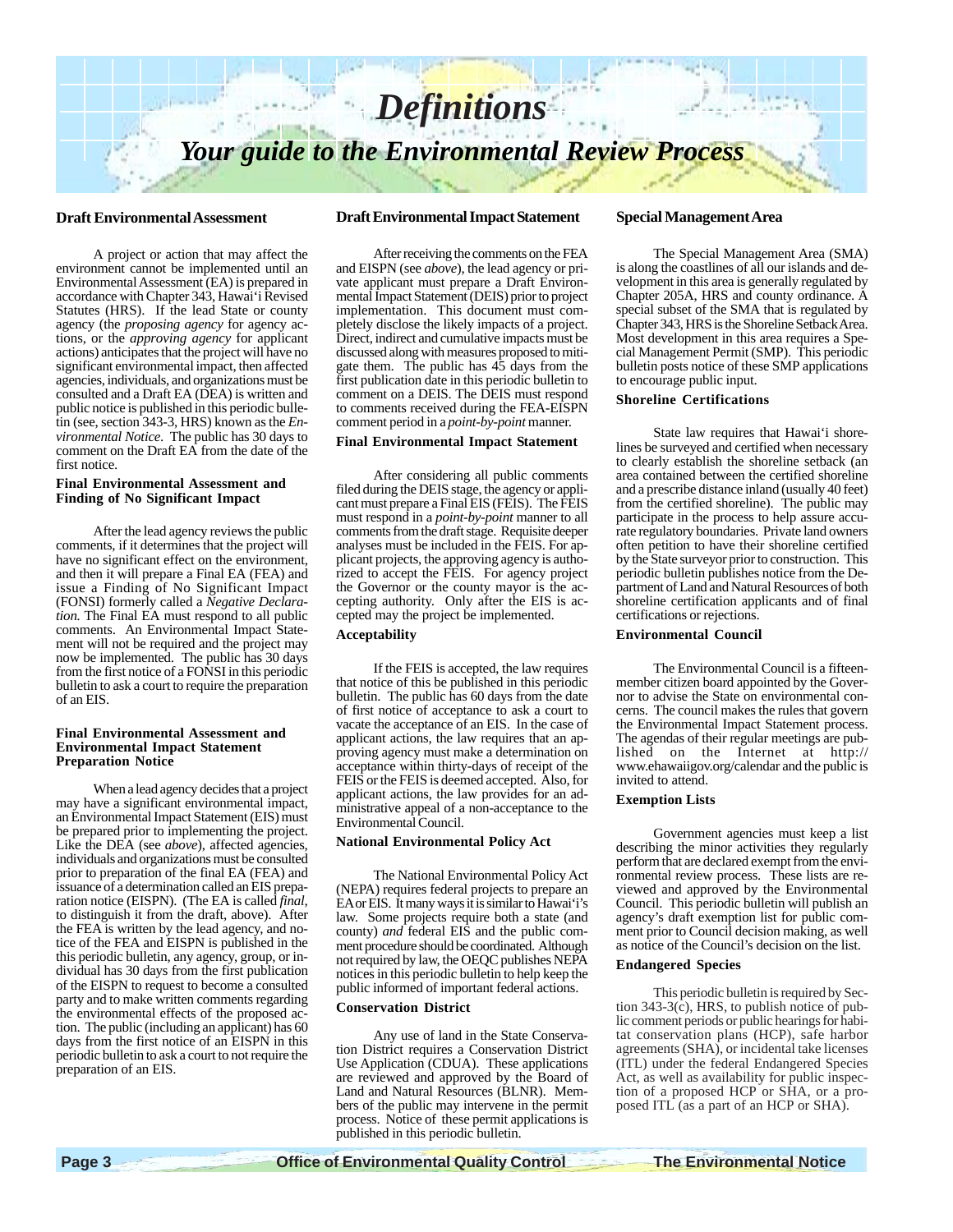## **Hawai'i Notices**

JUNE 23, 2007

## **North Kona Protectinve Fencing Project (HRS 343 DEA)**

| District:<br>TMK:           | North Kona<br>$(3)$ 7-8-001-003                                                                                                                                                                          |
|-----------------------------|----------------------------------------------------------------------------------------------------------------------------------------------------------------------------------------------------------|
| <b>Proposing</b><br>Agency: | State of Hawai'i, Department of Land & Natural<br>Resources, Division of Forestry & Wildlife, 1151<br>Punchbowl St., Room 325, Honolulu, Hawai'i<br>96813. Contact: Christen Mitchell (808-587-<br>0051) |
| <b>Determination</b>        |                                                                                                                                                                                                          |
| Agency:                     | Same as above.                                                                                                                                                                                           |
| <b>Consultant:</b>          | 'Ola'a-Kilauea Partnership, P.O. Box 52, Hawai'i<br>National Park, Hawai'i 96718. Contact: Tanya<br>Rubinstein (808-985-6197)                                                                            |
| <b>Public Comment</b>       |                                                                                                                                                                                                          |
| <b>Deadline:</b><br>Status: | July 23, 2007<br>Draft environmental assessment (DEA) notice<br>pending 30-day public comment. Address com-<br>ments to the proposing agency with copies to<br>the consultant and OEOC.                  |
| <b>Permits</b>              |                                                                                                                                                                                                          |
| <b>Required:</b>            | CDUA, County Building                                                                                                                                                                                    |

sures include limiting use of barbed wire to sections where necessary to prevent cattle intrusion, selecting final fence alignments to follow existing roadways where possible, and the incorporation of alien species prevention protocols.



Map A. North Kona Fencing and Habitat Restoration Project Area.

#### **Kula Nei (HRS 343 DEIS)**

|                         | District:<br>TMK:     | North Kona<br>7-3-007: 38, 7-3-007: 39, 7-3-009:007, 7-3-009: por.<br>008, 7-3-046: 105, 7-3-006: por. 035, 7-3-006: por.<br>036, 7-3-006: por. 037, 7-3-007: 080, 7-3-007: por.<br>042, 7-3-007: por. 043 |
|-------------------------|-----------------------|------------------------------------------------------------------------------------------------------------------------------------------------------------------------------------------------------------|
|                         | <b>Applicant:</b>     | The Shofoff Group, L.P., 8951 Research Drive,<br>Irvine, California 92618. Contact: Brian Rupp<br>$(949-417-1396)$ .                                                                                       |
|                         | <b>Accepting</b>      |                                                                                                                                                                                                            |
|                         | <b>Authority:</b>     | State of Hawai'i, Department of Business Eco-<br>nomic Development and Tourism, Land Use<br>Commission, P.O. Box 2359, Honolulu, Hawai'i<br>96804-2359. Contact: Anthony Ching (808-587-                   |
|                         |                       | 3822).                                                                                                                                                                                                     |
| ]<br>;1<br>)            | <b>Consultant:</b>    | Belt Collins, Hawai'i, Ltd., 2153 North King<br>Street, Suite 200, Honolulu, Hawai'i 96819. Con-<br>tact: Lee Sichter (808-521-5361).                                                                      |
| ,                       | <b>Public Comment</b> |                                                                                                                                                                                                            |
|                         | <b>Deadline:</b>      | August 7, 2007                                                                                                                                                                                             |
| ,<br>-                  | Status:               | Draft environmental impact statement (DEIS)                                                                                                                                                                |
| Ŝ                       |                       | notice pending 45-day public comment. Address                                                                                                                                                              |
| ì                       |                       | comments to the applicant with copies to the<br>accepting authority, consultant and OEQC.                                                                                                                  |
| ,<br>21<br>r            | <b>Permits</b>        |                                                                                                                                                                                                            |
|                         |                       |                                                                                                                                                                                                            |
|                         | Required:             | State land use district boundary amendment;                                                                                                                                                                |
|                         |                       | County change of zone approval; Archaeologi-                                                                                                                                                               |
|                         |                       | cal inventory survey, data recovery and pres-                                                                                                                                                              |
|                         |                       | ervation plan approvals; Burial treatment plan                                                                                                                                                             |
| $\overline{\mathbf{s}}$ |                       | approval; National Pollutant Discharge Elimi-                                                                                                                                                              |
|                         |                       | nation System permit; Wastewater treatment                                                                                                                                                                 |
| r                       |                       | plant approval; County subdivision approval;                                                                                                                                                               |
|                         |                       | County grading, building, plan approvals and<br>other necessary development permits.                                                                                                                       |

#### The 'Ola'a-Kilauea Partnership proposes the construction of up to 22 miles of ungulate-proof fencing, eventually enclosing approximately 13,000 acres on the slopes of Mauna Loa in North Kona on the island of Hawai'i. The proposed project is part of the ongoing conservation efforts of the four 'Ola'a-Kilauea Partnership, members of which include Kamehameha Schools,

\*

the Division of Forestry and Wildlife of the Department of Land and Natural Resources, Hawai'i Volcanoes National Park, Kulani Correctional Facility (State Department of Public Safety), USGS Biological Resource Division, the US Fish and Wildlife Service, the USDA Forest Service, and The Nature Conservancy of Hawai'i.

Introduced ungulates (hooved animals), including cattle, feral goats, feral sheep, mouflon sheep and feral pigs, are a significant threat to native species and to the rare natural communities found in the project area. The proposed fencing will protect a substantial portion of the second largest native mamane forest, the largest and most intact stand of 'iliahi (sandalwood), and the largest area of diverse native grasslands on the island and will facilitate restoration of habitat for the endangered palila and for multiple endangered plant species.

The planned fence will be approximately seven feet tall, made of steel posts and steel wire. Barbed wire may be attached to the fencing in areas where cattle are present. Potential impacts include possible entanglement of endangered bats on barbed wire, removal of native vegetation, and the accidental introduction or spread of weeds during construction. Impact mitigation mea-

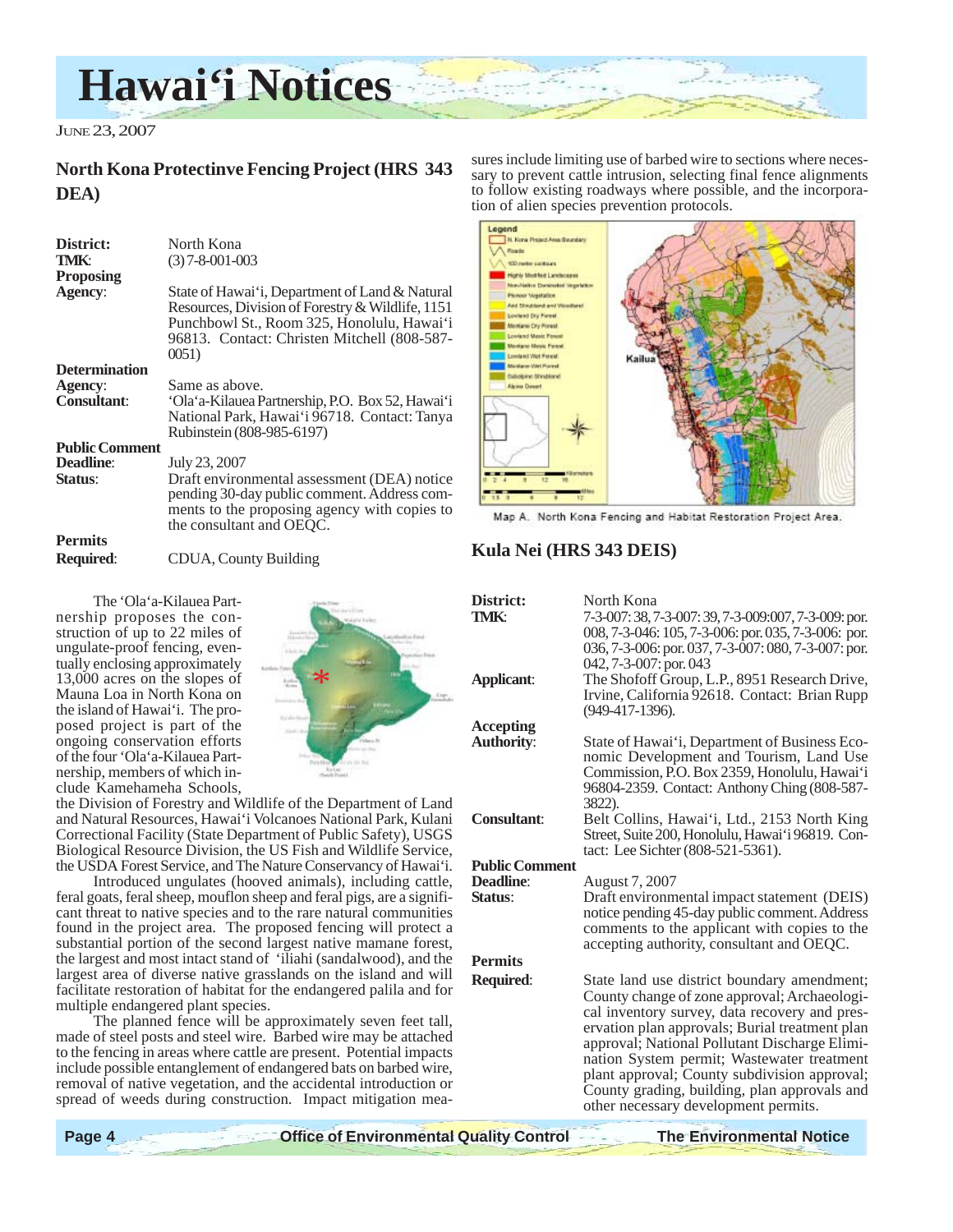

JUNE 23, 2007

The Kula Nei Project is a low-density residential subdivision with approximately 270 residential market and affordable housing units. The project will include a neighborhood park, community trails and greenbelts, an internal road network, off-site connecting roads, and infrastructure to support the proposed development, including a wastewater treatment plant, a potable water well, a regional



storage reservoir and water transmission lines.

The approximately 130 acre primary residential subdivision site is comprised of three tax map parcels (TMK 3-7-3-007: 038, 3-7-3-007: 039, 3-7-3-009: 007), and is situated in North Kona, between the existing Kona Acres, Kona Hills Estates and the future Kaloko Heights subdivisions. The project area will be accessible via an extension of Holoholo Street across State land to the existing Holoholo Street in the Kona Acres subdivision, leading to Kaiminani Drive, and to the planned road network within the future Kaloko Heights, leading to Hina Lani Street.

The project will provide added roadway connectivity to further complete portions of the County's desired secondary road network in the area. Public roads will be built to County standards and dedicated. Water supply infrastructure will be developed to serve the project. A neighborhood park, community trails and greenbelts will be developed.

#### **Waikoloa Highlands (HRS 343 FEIS)**

| District:<br>TMK:  | South Kohala<br>$(3) 6 - 8 - 002$ : 016 (portion)                                                                                                                                                                                                                                                                                                                                                                                                                                                            |
|--------------------|--------------------------------------------------------------------------------------------------------------------------------------------------------------------------------------------------------------------------------------------------------------------------------------------------------------------------------------------------------------------------------------------------------------------------------------------------------------------------------------------------------------|
| <b>Applicant:</b>  | Waikoloa Mauka, LLC, 341 N. Brand Boule-<br>vard, Suite 201, Glendale, California 91203.<br>Contact: Mr. Kevin C. Kellow, Manager (310-<br>451-3700).                                                                                                                                                                                                                                                                                                                                                        |
| Approving          |                                                                                                                                                                                                                                                                                                                                                                                                                                                                                                              |
| <b>Agency:</b>     | State of Hawai'i, Department of Business, Eco-<br>nomic Development and Tourism, Land Use<br>Commission, P.O. Box 2359, Honolulu, Hawai'i<br>96813. Contact: Anthony Ching (808-587-3822).                                                                                                                                                                                                                                                                                                                   |
| <b>Consultant:</b> | R. M. Towill Corporation, 420 Waiakamilo<br>Road, Suite 411, Honolulu, Hawai'i 96817.<br>Contact: Brian Takeda (808-842-1133).                                                                                                                                                                                                                                                                                                                                                                               |
| Status:            | Final environmental impact statement (FEIS)<br>was filed and is being processed for a determi-<br>nation of acceptability by the accepting au-<br>thority. The accepting authority has 30-days<br>from the date of filing with the accepting au-<br>thority to accept or reject the FEIS or the FEIS<br>will be deemed accepted by Section 343-5(c),<br>Hawai'i Revised Statutes. The FEIS is also<br>available at the Office of Environmental Qual-<br>ity Control. There is no public comment pe-<br>riod. |

## **Permits**

**State Land Use Boundary Amendment (Agri**culture to Rural), Subdivision Approval, Utility Plan Approval

The applicant proposes to subdivide and construct infrastructure improvements for a new 744.40-acre property in the South Kohala District, Island of Hawai'i. The property is located southeast of Waikoloa Village, an existing residential and com-

mercial area. The proposed subdivision will create approximately 398 low-density, rural residential lots, each a minimum of one-acre in size. The project will also construct roadways within the subdivision and provide water and electrical service to the property. Existing water courses through the subdivision will mostly remain unchanged. Increases in surface runoff due to increased impervious areas will be addressed on-site



through detention basins and drywells.

Access to the subdivision will be from two points along Waikoloa Road. An internal road will connect the two access points, and connect to smaller collector roads and cul-de-sacs within the subdivision. All roads will be designed to applicable County standards. The proposed residential lots are oriented in relation to site topography, the open space element and views to the mountains and shoreline. The purpose of the proposed action is to create a low-density, rural subdivision in the Waikoloa Village area of South Kohala. The proposed residential development is compatible with, and a logical extension of the nearby residential and commercial uses at Waikoloa Village.

In order to create this rural subdivision, the landowner is seeking a State Land Use District Boundary Amendment, from the Agricultural District to the Rural District for 731.581 acres of the project area. This Environmental Impact Statement ("EIS") is prepared in support of the Land Use District Boundary Amendment petition submitted by the applicant to the Land Use Commission. The subject property is not considered high-capacity agricultural land typical of the Agricultural District. Surrounding land uses are those of Waikoloa Village and are commercial and residential in nature, rather than active agricultural areas. As such, a Rural District Designation would be more appropriate for the proposed low-density subdivision, and would be compatible with existing uses in the Waikoloa area.

 A range of alternatives were considered prior to selecting the proposed action. An evaluation of potential impacts shows that the proposed action will not have a significant impact on the environment, biological resources, archaeological or cultural resources. To mitigate impact to infrastructure and public services the owner is pursing actions to mitigate potential actions through contribution of facilities, land or money. Final determination is pending. The proposed action is consistent with applicable State and County regulations as it relates to land use and infrastructure of the area. Evaluation of the economic impacts of the project shows a positive benefit to the State and County.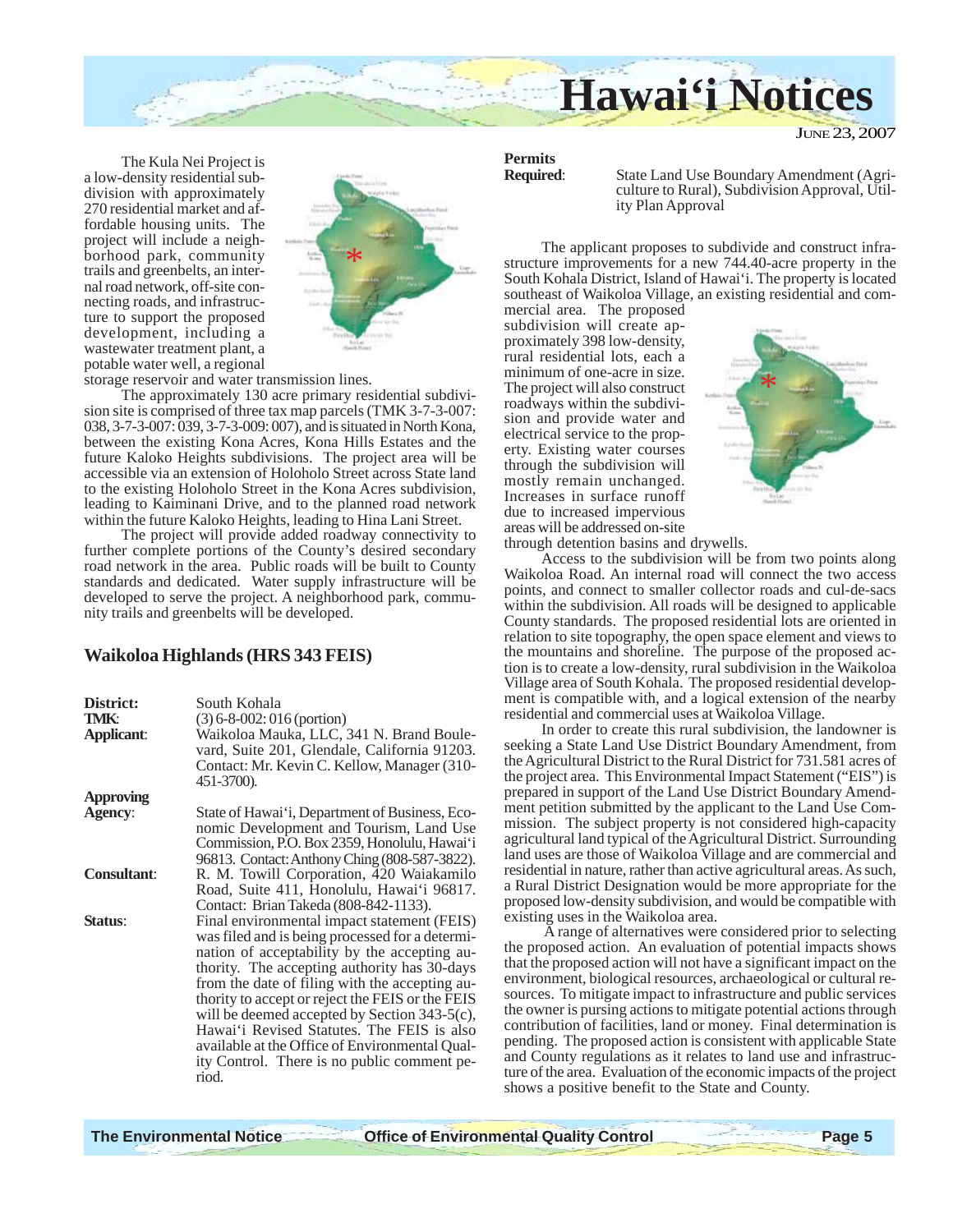

## JUNE 23, 2007 **Proposed Keawe Street Extension (HRS 343 FEA-FONSI)**

| District:            | Lahaina                                         |
|----------------------|-------------------------------------------------|
| <b>TMK:</b>          | $(2)$ 4-5-21:003 and 022 (por-                  |
|                      | tions)                                          |
| <b>Proposing</b>     | County of Maui, Department of                   |
| <b>Agency:</b>       | <b>Public Works and Environmen-</b>             |
|                      | tal Management, 200 South                       |
|                      | High Street, Wailuku, Hawai'i                   |
|                      | 96793. Contact: Joe Krueger (808 - 270 - 7745)  |
| <b>Determination</b> |                                                 |
| Agency:              | Same as above.                                  |
| <b>Consultant:</b>   | Munekiyo & Hiraga, Inc., 305 High Street, Suite |
|                      | 104, Wailuku, Hawaii 96793. Contact: Karlynn    |
|                      | Kawahara (808-244-2015).                        |
| <b>Status:</b>       | Final environmental assessment (FEA) and        |
|                      | Finding of No Significant Impact (FONSI).       |
| <b>Permits</b>       |                                                 |
| <b>Required:</b>     | Grading, working to perform in County and       |
|                      | <b>State Roadways</b>                           |

The applicant, the County of Maui, Department of Public Works and Environmental Management, proposes to extend Keawe Street a distance of approximately 2,500 lineal feet from its existing end point to the State of Hawai'i's, Phase IA of the Lahaina Bypass Highway in Lahaina, Maui, Hawai'i.



The project encompasses TMKs (2) 4-5-21:003 and 022, (portions). The proposed Ke'awe Street extension will establish the required connection between the Lahaina Bypass Highway and Honoapi'ilani Highway to ensure the functional operation of Phase IA of the Lahaina Bypass Highway. The proposed extension improvements include two (2) 12-foot travel lanes with 6-foot paved shoulders and related improvements such as grading, relocation of utilities, the installation

of street lights and landscaping. The project site is located in an area of mixed uses with commercial/light industrial uses, as well as vacant former agricultural lands and single-family residences in the vicinity.

The proposed action involves the use of Federal and County funds, as well as the use of State and County rights-of-way (Honoapi'ilani Highway, Lahaina Bypass Highway and Ke'awe Street). Accordingly, an Environmental Assessment (EA) has been prepared as required by Chapter 343, Hawai'i Revised Statutes (HRS) and Chapter 200 of Title 11, State Department of Health Rules pertaining to Environmental Impact Statement Rules, as well as 49 USC 303, U.S. Department of Transportation, Federal Highway Administration, Environmental Impact and Related Procedures, to document the proposed action's technical characteristics, environmental impacts and alternatives, as well as advance findings and conclusions relative to the significance of the project.



\*

## **Piwai 677' 0.5 MG Storage Tank (HRS 343 DEA)**

| District:<br>TMK:<br>Proposing | Koloa<br>2-5-1: portion 002                                                                                                             |             |
|--------------------------------|-----------------------------------------------------------------------------------------------------------------------------------------|-------------|
| <b>Agency:</b>                 | County of Kaua'i, Depart-<br>ment of Water, P.O. Box 1706,<br>Lihu'e, Hawai' 96766. Con-<br>tact: Bryce Inouye (808-245-                |             |
|                                | 5411)                                                                                                                                   |             |
| <b>Determination</b>           |                                                                                                                                         |             |
| <b>Agency:</b>                 | Same as above.                                                                                                                          | t<br>F<br>C |
| <b>Consultant:</b>             | Fukunaga & Associates, Inc., 1388 Kapi'olani<br>Boulevard, 2nd Floor, Honolulu, Hawai'i 96814.<br>Contact: Lynn Malinger (808-944-1821) | $\mathbf f$ |
| <b>Public Comment</b>          |                                                                                                                                         | S           |
| <b>Deadline:</b>               | July 23, 2007                                                                                                                           |             |
| Status:                        | Draft environmental assessment (DEA) notice<br>pending 30-day public comment. Address com-                                              | r<br>ti     |
|                                | ments to the proposing agency with copies to                                                                                            | t:          |
|                                | the consultant and OEQC.                                                                                                                |             |
| <b>Permits</b>                 |                                                                                                                                         | F<br>1      |
| <b>Required:</b>               | NPDES, Bulding, Grading, Use, Special, Class                                                                                            |             |
|                                | <b>IV</b> Zoning                                                                                                                        | F           |

The County of Kaua'i, Department of Water (DOW) proposes to construct a 0.5 million gallon (MG) water storage tank to enhance storage in the existing Lawa'i-Omao Water System in accordance with the DOW comprehensive long-range plan as put forth in the Water Plan 2020. The proposed tank will connect to the Piwai Well Complex project, which currently is under construction in conjunction with the Kukui'ula development. The Kukui'ula development and the Piwai Well Complex are being developed by Kukui'ula Development Company (Hawai'i), LLC (KDCH).

The 0.5 MG tank is proposed to be located adjacent to the KDCH Piwai 0.1 MG control tank and would connect to the transmission mains currently under construction in the Piwai Well Complex project. The Piwai Well Complex project completion is anticipated to be in August 2007. Subsequently, the facilities will be dedicated to the DOW.

This project may be funded by Federal Funds through the State of Hawai'i's Drinking Water State Revolving Fund (DWSRF) program, which would constitute a federal action, and will require he project to meet all Hawai'i DWSRF program requirements.

The proposed tank site was used for sugar cane cultivation, and is currently used for cattle grazing. Assessment of the project requirements and the highly disturbed project site anticipates that there will be no significant environmental impacts. The ong-term responsibility of DOW to provide adequate water supplies to the Lawa'i-Omao Water System justifies the implementaion of the proposed project.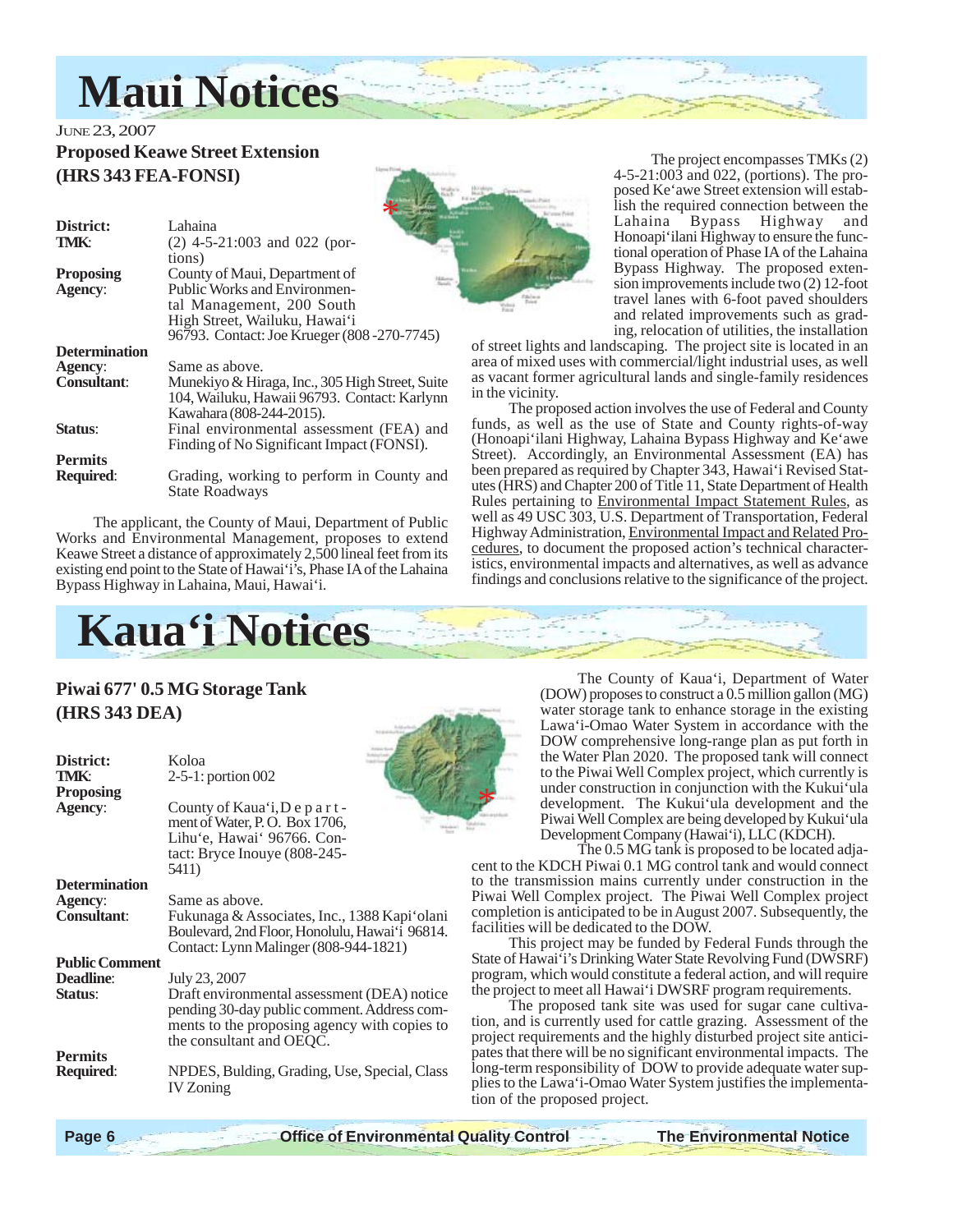

#### **Special Management Area (SMA) Minor Permits**

Pursuant to Hawai'i Revised Statute (HRS) 205A-30, the following is a list of SMA Minor permits that have been approved or are pending by the respective county/state agency. For more information about any of the listed permits, please contact the appropriate county/state Planning Department. City & County of Honolulu (523-4131); Hawai'i County (961-8288); Kaua'i County (241-6677); Maui County (270-7735); Kaka'ako (Honolulu) or Kalaeloa (Barbers Point) Community Development District (587-2840).

| SPECIAL MANAGEMENT AREA (SMA) MINOR PERMITS   |                                                                                                                                |                                                         |
|-----------------------------------------------|--------------------------------------------------------------------------------------------------------------------------------|---------------------------------------------------------|
| <b>Location (TMK)</b>                         | <b>Description (File No.)</b>                                                                                                  | Applicant/Agent                                         |
| O'ahu: Waipahu (9-4-39-<br>15, 16, 17 and 18) | 6-foot chain link fence $\&$ gate along perimeter of<br>property $(2007/SMA-20)$                                               | Victory Ohana Prison Fellowship,<br>Inc. / Gary Shields |
| Hawai'i: Kona (7-6-16-<br>33)                 | After-the-fact demolition and construction of a new<br>hall/storage/restroom facility with related<br>improvements (SMM 07-55) | Living Stones Congregation<br>Church / Sidney Fuke      |
| Hawai'i: Kailua-Kona (7-<br>$7-4-16$          | Conversion of duplex to triplex by adding a full<br>kitchen $(SMM 07-56)$                                                      | <b>Richard Rochkovsky</b>                               |
| Hawai'i: Kapoho (1-4-11-<br>28)               | Place storage shed, catchments tank, irrigation system,<br>kennel run, portable toilet and perimeter fence (SMM-<br>$07-57$    | <b>Charles Hastings</b>                                 |

# **Pollution Control Permit Applications**

#### **NPDES Permit No. HI S000196 (Kona International Airport Parking Lot Expansion)**

The State Department of Health tentatively proposes to issue a National Pollutant Discharge Elimination System ("NPDES") permit to discharge storm water runoff from the parking lot expansion, AH2043-20, at Kona International Airport to receiving State waters, subject to special conditions of the Airports Division of the Department of Transportation, State of Hawaii. The proposed draft will expire on midnight five years from the date of issuance. The proposed project is located at the Kona International Airport, 73-200 Kupipi Street, Kailua-Kona, Hawaii (TMK (3) 7-3-043:003). The State of Hawaii, Department of Transportation, Airports Division is proposing to construct a parking lot expansion at the Kona International Airport. The project will be conducted in three phases. Phase I of the project includes the demolition of the existing AC pavement, re-grading and expanding the existing parking lot area, and installing underground utilities and new gate facilities. Phase II of the project involves completing the AC pavement and pavement markings. Phase III of the project involves the installation of the parking lot lightings and security cameras. The total area expected to be disturbed from the proposed project is



3.92 acres. Storm water run-off, associated with construction activities from the project is permitted to discharge to the<br>Pacific Ocean after Ocean implementation of Best Management Practices. The discharge enters State waters between coordinates: Latitude 19 degrees, 45 minutes, 49 seconds North and Longitude 156 degrees, 3 minutes, zero seconds West; and Latitude 19 degrees, 43 minutes, 10 seconds North and

Longitude 156 degrees, 3 minutes, 15 seconds, West. The receiving water is classified by the Department of Health as Class AA, Marine Waters. The objective of Class AA waters is to remain in their natural state as nearly as possible with an absolute minimum of pollution from any human-caused source. To the maximum extent practicable, the wilderness character of these areas shall be protected.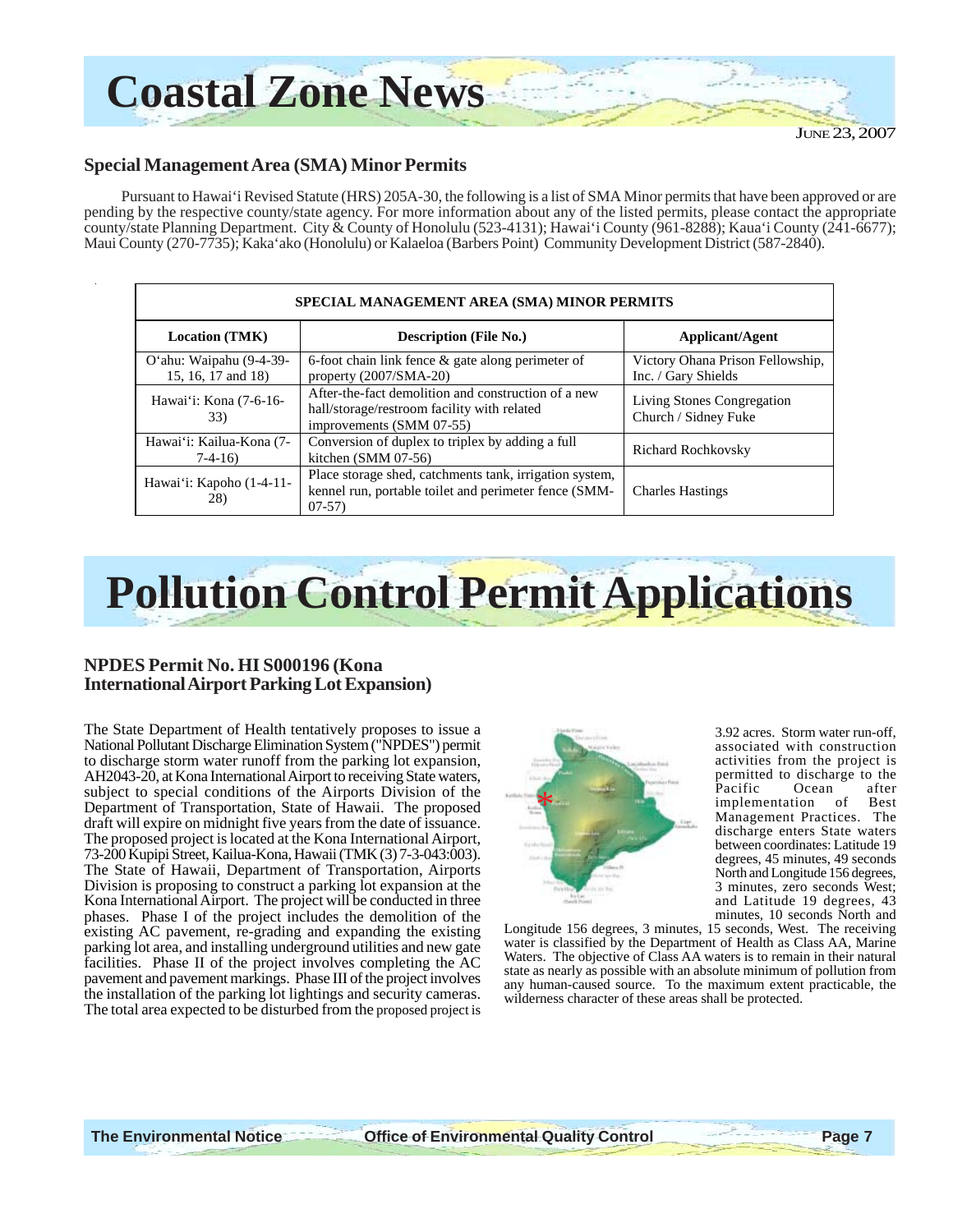# **Pollution Control Permit Applications**

JUNE 23, 2007

### **Department of Health Permits**

Below is a list of some pollution control permits currently before the State Department of Health. For more information about any of the listed permits, please contact the appropriate branch or office of the Environmental Management Division at 919 Ala Moana Boulevard, Honolulu. Abbreviations are as follows: **CAB** - Clean Air Branch (586-4200) ; **CD** - comments due; **CSP** - Covered Source Permit; **CWB** - Clean Water Branch (586-4309); **I** - issued; **SHWB** - Solid and Hazardous Waste Branch (586-4226); **SDWB** - Safe Drinking Water Branch (586-4258); **N** - none; **NSP**-Noncovered Source Permit; **NPDES** - National Pollutant Discharge Elimination System under the Federal Clean Water Act; **R** - received; **T** temporary; **UIC** - Underground Injection Control; **NA** - not applicable.

| <b>Branch</b><br>Permit Type | Applicant & Permit Number                                                                                               | Project Location                                                               | <b>Pertinent Date</b>          | Proposed Use                                                                                                |
|------------------------------|-------------------------------------------------------------------------------------------------------------------------|--------------------------------------------------------------------------------|--------------------------------|-------------------------------------------------------------------------------------------------------------|
| CAB, 586-<br>4200, CSP       | Aloha Petroleum, Ltd., CSP 0220-<br>01-C (Renewal Application Nos.<br>$0220-10$ and $0220-11$ )                         | Located at Barbers Point<br>Sales Terminal, Campbell<br>Industrial Park, O'ahu | <b>Comments Due:</b><br>6/1/07 | Nine (9) Petroleum Storage<br>Tanks and Tank Truck Load<br>Rack                                             |
| CAB, 586-<br>4200, CSP       | Big Island Concrete& Aggregate,<br>LLC, NSP 0643-01-NT (Initial<br>Application No. 0643-01)                             | Located at Various<br>Temporary Sites, Hawai'i                                 | Issued 5/31/07                 | 50 yd <sup>3</sup> /hr Concrete Batch Plant,<br>50 TPH Crushing Plant, and 500<br>TPH Screening Plant       |
| CAB, 586-<br>4200, CSP       | Maui Paving, LLC, Temporary<br>CSP 0040-01-CT (Application for<br>Renewal No. 0040-12)                                  | Located at: Camp 10,<br>Ameron Quarry,<br>Pu'unene, Maui                       | Issued: 5/30/07                | 186 tph Hot Drum Mix Asphalt<br>Concrete Plant                                                              |
| CAB, 586-<br>4200, CSP       | Maui Electric Company, Ltd., CSP<br>No. 0031-04-C (Application for<br>Renewal No. 0031-06)                              | Located at: 32A Ulili St.,<br>Kaunakakai, Moloka'i,<br>Hawai'i.                | Issued: 5/31/07                | Pala'au Generating Station<br>Nine (9) Diesel Engine<br>Generators and One (1)<br><b>Combustion Turbine</b> |
| CAB, 586-<br>4200, NCSP      | Grace Pacific Corporation, NSP<br>No. 0648-01-N (Initial Application<br>No. $0648-01$ )                                 | Located at: Kalaeloa<br>Harbor, Kapolei, O'ahu                                 | Issued: $6/7/07$               | <b>Asphalt Storage Terminal</b>                                                                             |
| CAB, 586-<br>4200, NCSP      | Halawa Necropsy Facility Animal<br>Industry Division, NSP No. 0281-<br>01-N (Application for Renewal No.<br>$0281 - 03$ | Located at 99-941 Halawa<br>Valley Street, 'Aiea,<br>$O'$ ahu                  | Issued: 6/7/07                 | 500 lbs/hr Incinerator                                                                                      |
| CAB, 586-<br>4200, NCSP      | Dodo Mortuary, Inc., NSP No.<br>0304-02-N (Application for<br>Renewal No. 0304-04)                                      | Located at: 199 Wainaku<br>Street, Hilo, Hawai'i                               | Issued: $6/8/07$               | Two (2) 100 lb/hr Crematory<br>Incinerators                                                                 |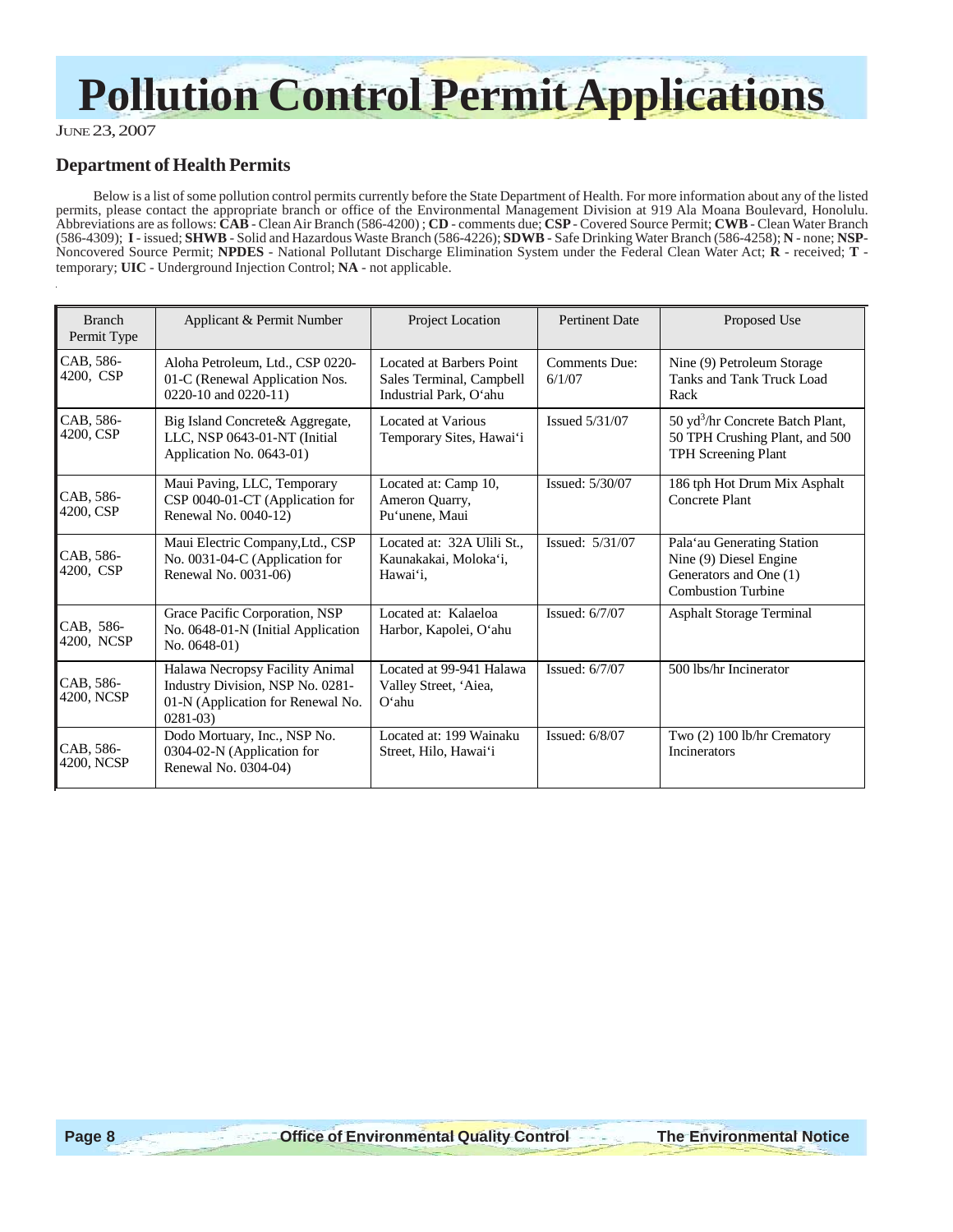

### **Shoreline Certification Applications**

Pursuant to § 13-222-12, HAR the following shoreline certification applications are available for inspection at the DLNR District Land Offices on Kaua'i, Hawai'i and Maui and at Room 220, 1151 Punchbowl St., Honolulu, O'ahu (Tel: 587-0414). All comments shall be submitted in writing to the State Land Surveyor, 1151 Punchbowl Street, Room 210, Honolulu, Hawai'i 96813 and postmarked no later than fifteen (15) calendar days from the date of the public notice of the application. If there are any questions, please call Barry Cheung at (808) 587-0430.

| File No. | Date       | Location                                                                                                                                                                                                                                                                                                    | Applicant/Owner                                                            | <b>TMK</b>  |
|----------|------------|-------------------------------------------------------------------------------------------------------------------------------------------------------------------------------------------------------------------------------------------------------------------------------------------------------------|----------------------------------------------------------------------------|-------------|
| OA-1172  | 05/30/2007 | Kaka'ako Waterfront Park, situatead at Ka'akaukukui,<br>Honolulu, Island of O'ahu Address: Kaka'ako<br>Waterfront Park. Purpose: SMA permit                                                                                                                                                                 | ControlPoint Surveying,<br>Inc./Hawai'i Community<br>Development Authority | 2-1-060:008 |
| OA-1173  | 05/31/2007 | Lot 21 of Lae-O-Niu Tract, a portion of R.P. 52, L.C. Aw.<br>802, situated at Niu, Honolulu, Island of O'ahu. Address:<br>64 Niu-Iki Circle. Purpose: Building permit                                                                                                                                       | Kenn Nishihira/Naniwa Shoji Co.<br>Ltd.                                    | 3-7-002:050 |
| OA-1174  | 06/05/2007 | Lot 76, Land Court Application (772), and a portion of<br>L.C. Aw. 8559-B, Ap. 35 & 36 situated at La'ie,<br>Ko'olauloa, Island of O'ahu. Address: 55-633<br>Kamehameha Highway Purpose: Building permit                                                                                                    | Wesley T. Tengan/Matthew K.<br>Williams                                    | 5-5-003:030 |
| MA-370   | 05/30/2007 | Lot 46, Kama'ole Beach Lots, Land Patent Grant 13829,<br>situated at Kama'ole, Wailuku, Island of Maui. Address:<br>3020 South Kihei Road. Purpose: Property survey                                                                                                                                         | Valera, Inc./RDOB Limited<br>Partnership                                   | 3-9-004:102 |
| MA-372   | 06/04/2007 | Lots 56 & 57, Harbor View Tract, File Plan 300, portions<br>of Grant 3343, situated at Ahuakokole, Wailuku, Island of<br>Maui. Address: 530 Kailana Street. Purpose: Building<br>permit                                                                                                                     | Valera, Inc./Craig H. Halley                                               | 3-4-028:045 |
| MA-373   | 06/06/2007 | Royal Patent 6140, L.C. Aw. 6510: U, Ap.2, situated at<br>Hamakualoa, Makawao, Island of Maui. Address: None<br>assigned. Purpose: Building setback and SMA                                                                                                                                                 | Newcomer-Lee Land Surveyors,<br>Inc./Keith & Bonnie Douglas                | 2-9-011:018 |
| $MO-137$ | 06/05/2007 | Lot 24, Land Court Application 1867 (Map 2), situated at<br>Kawela, Island of Moloka'i. Address: Kamehameha V<br>Highway. Purpose: Building setback                                                                                                                                                         | Newcomer-Lee Land Surveyors,<br>Inc./Duane Hart                            | 5-4-017:022 |
| HA-377   | 06/06/2007 | Lot 2, Land Court Application 1753 (Map 1), Allotment<br>36, being a portion of R.P. 4475, L.C. Aw. 7713, Ap.43,<br>and Lot 1, being a portion of R.P. 8217, L.C. Aw. 3660,<br>situated at Holualoa 1st and 2nd, North Kona, Island of<br>Hawai'i. Address: 76-6204 Alii Drive. Purpose: Building<br>permit | Towill, Shigeoka & Associates,<br>Inc./Hale Kai O Kona AOAO                | 7-6-017:027 |
| KA-303   | 05/30/2007 | Lot 87-A-2, situated at Wainiha, Hanalei, Island of<br>Kaua'i. Address: 6910 Kuhio Highway. Purpose:<br>Building setback and SMA                                                                                                                                                                            | Wagner Engineering Services,<br>Inc./Joseph & Elizabeth Nava               | 5-8-012:002 |
| KA-304   | 06/07/2007 | Lot B-1, a portion of File Plan 938 Anini Tract, being a<br>portion of R.P. 8183, L.C. Aw. 11215, Ap.3, situated at<br>Kalihikai, Hanalei, Island of Kaua'i. Address: 4000 Anini<br>Road. Purpose: Building permit                                                                                          | Wagner Engineering Services,<br>Inc./Anini Hale, LLC.                      | 5-3-005:013 |
| KA-305   | 06/07/2007 | Lot 49, Land Court Application 1160, situated at Hanalei,<br>Island of Kaua'i. Address: 4956 Weke Road. Purpose:<br>Building permit                                                                                                                                                                         | Wagner Engineering Services,<br>Inc./Gaylord H. Wilcox                     | 5-5-001:009 |